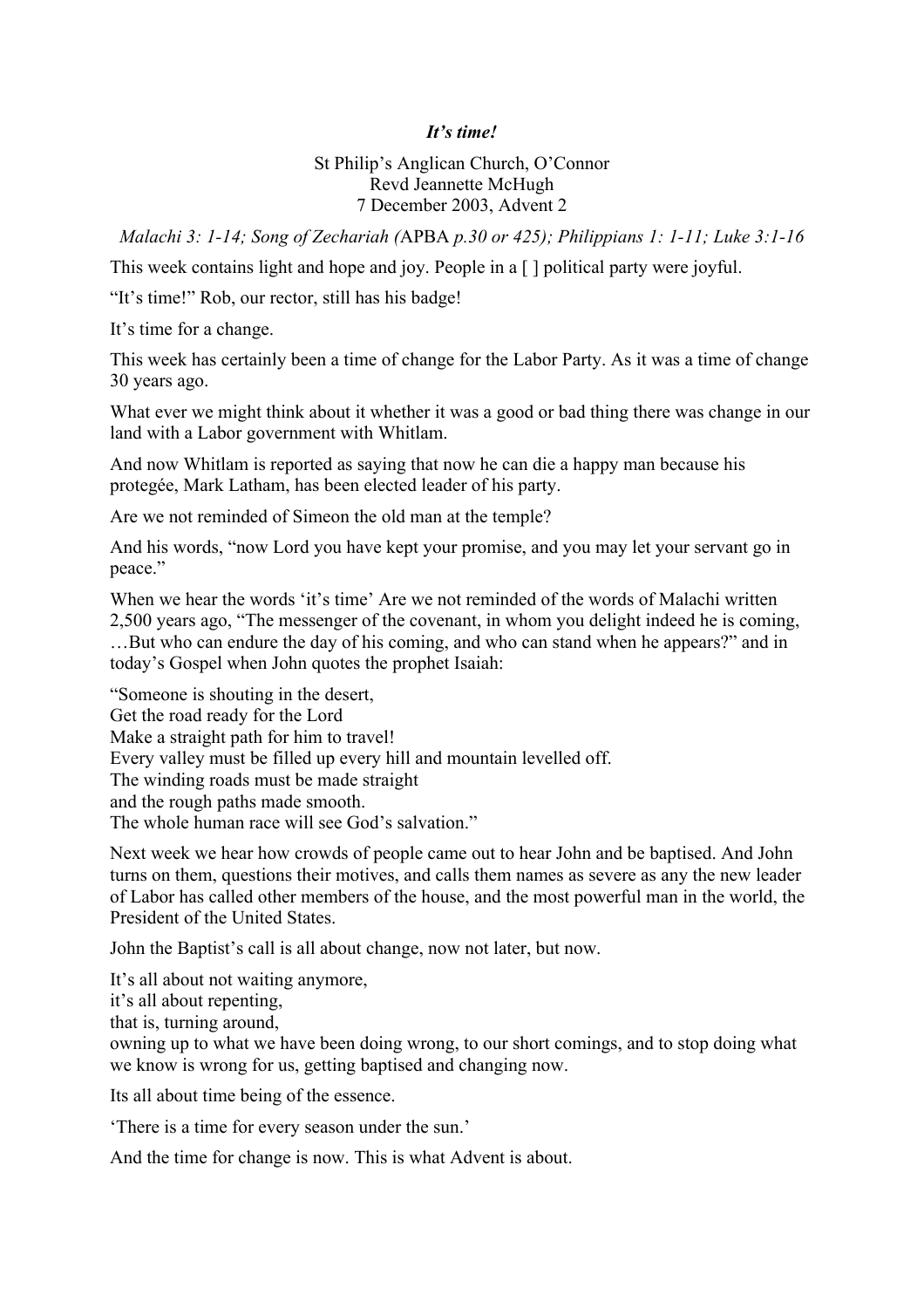It's about pausing, stopping, To think about what our lives are like, what they should be like and what we have to do to make them how they should be.

In a little book I have of quotations I found one which is right for now but I thought two for Rob to find a place for in the paper was enough. It goes like this:

'You can't build a reputation on what you are going to do.' Henry Ford.

I identify strongly with that.

I never get it right for the weeks before Christmas.

I haven't sent the cards, bought the presents, worked out exactly how the family is meeting on Christmas day.

And as Rob will know its worse when you are clergy because you have to work on Christmas Eve and Day.

Still, I have an awful feeling that the way we prepare for Christmas can be a clue to how well we prepare for living each day of our lives so that we are open to the overflowing of God's blessing promised by Malachi.

Today we recall a time when the word of God, or a message from God came to John in the desert.

And what did he do?

John did not simply stay in the desert as a hermit, smugly glad that God had spoken to him personally,

No he went all through the country around the Jordan River preaching a baptism of life change as Eugene Peterson translates it,

Life change leading to forgiveness of sins.

John spoke with authority using the known words of the prophets:

Known words said again to remind people of how they should be and what they should do.

How they should change to bring about change in themselves and in the world. And in this change to help to bring about the completing of the world and the salvation of all.

If we don't find the time to stop before Christmas to work out if we are on the right track then try to do it between Christmas and the new year.

Its worth doing. As John would say it's a matter of life and death. And as Victor Frankl the great Austrian psychiatrist who spent the war years in German concentration camps where his brother, his parents and his wife died, "we are responsible for the way we live our lives."

It is a severe truth, but one in accord with our Christian faith.

"That human beings do not simply exist; we always decide what our existence will be, and what we will become in the next moment."

I will close my … favourite Advent stories. It's about change. Advent, waiting for the coming of the Christ child is about change.

Remember Jesus taught in stories — so see if you learn anything about yourself from this one.

It begins as all true stories do with the words Once upon a time…